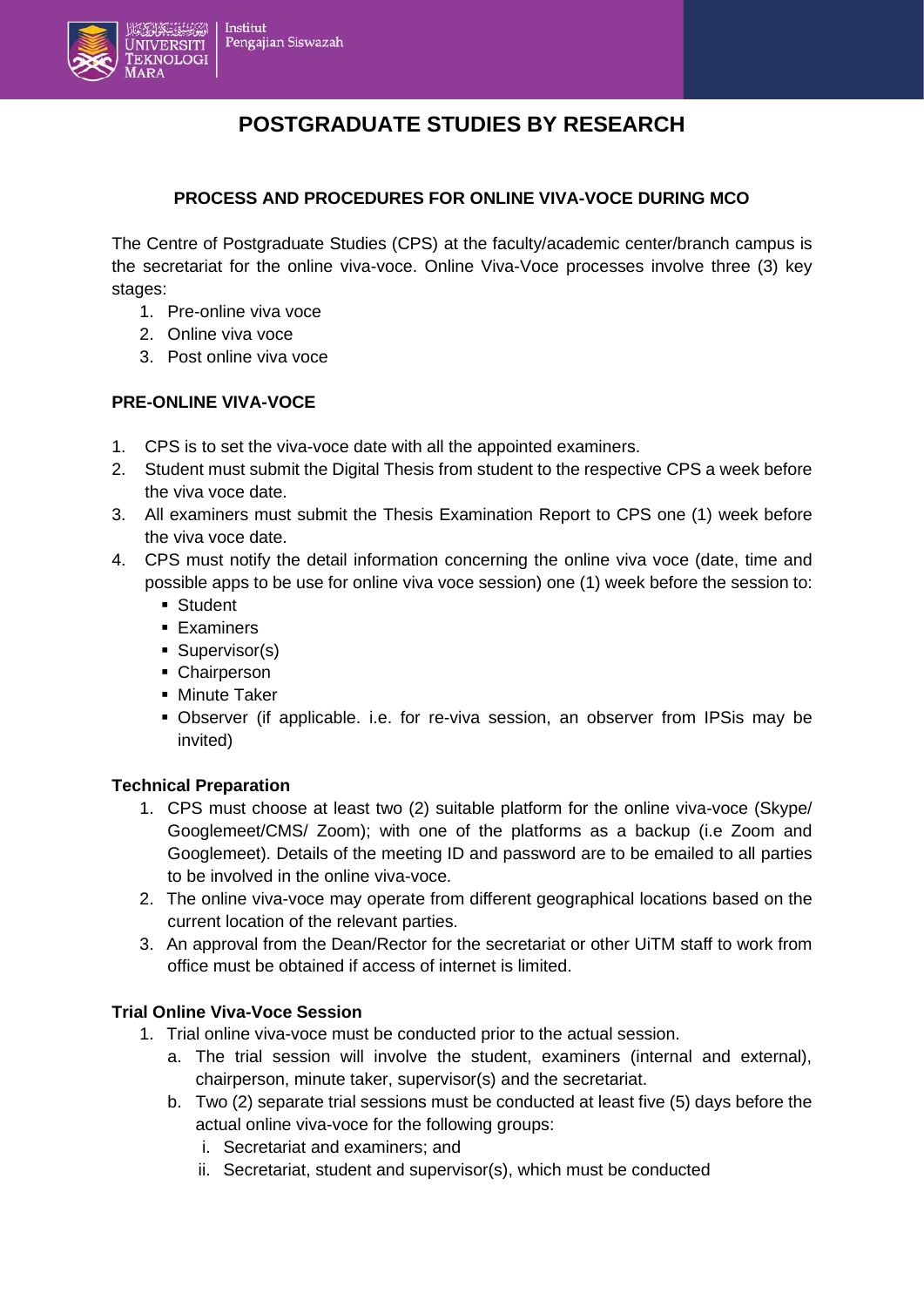- 2. The secretariat must check the followings:
	- a. The quality of the audio and video
	- b. Holding room
	- c. Digital documentation digital signature and digital stamp (if required). The options are Words document, PDF Edit and FOXIT.
	- d. Internet bandwidth (internet access and speed)
- 3. The secretariat must complete the checklist form in the Appendix 1.
- 4. At the end of the trial session, CPS will set the online meeting room and send invitation of the virtual meeting together with the meeting ID and password to all parties.

### **Files and Documents**

- 1. CPS must prepare and email relevant documents to all parties three (3) days before the online viva-voce session, as follows:
	- a. Chairperson
		- i. Thesis examination report
		- ii. Concluding statements of each examiners
		- iii. Digital thesis
	- b. Examiners
		- i. Claim forms
	- c. Minute taker
		- i. Digital thesis
		- ii. Claim form

### Note:

- i) Please be advised that the concluding statement of the thesis report (by the examiners) **MUST NOT** be shared to the student and supervisors.
- ii) The viva-voce will be re-scheduled if examiner(s) failed to submit the Thesis Examination Report.

### **DURING THE ONLINE VIVA-VOCE**

### **At the Beginning of the Session**

- 1. The secretariat must record the online viva voce session from the beginning for internal quality assurance.
- 2. The secretariat opens the session by introducing everyone present. The session is then passed to the chairperson.
- 3. Chairperson is required to be present throughout the viva voce session and should ensure that the student is not in disadvantaged in any way compared to the standard face-to-face oral examination.
- 4. The secretariat must set the student and supervisor(s) into 'the holding room' or request them to leave the session after the introduction session.
- 5. Chairperson briefly discusses the content of the Thesis Examination Report by each examiner. An early discussion between the examiners and chairperson can be done during this session. If required, the student or the main supervisor will be called into the main 'meeting room'.
- 6. The secretariat invites student and supervisor(s) back into 'the main meeting room'.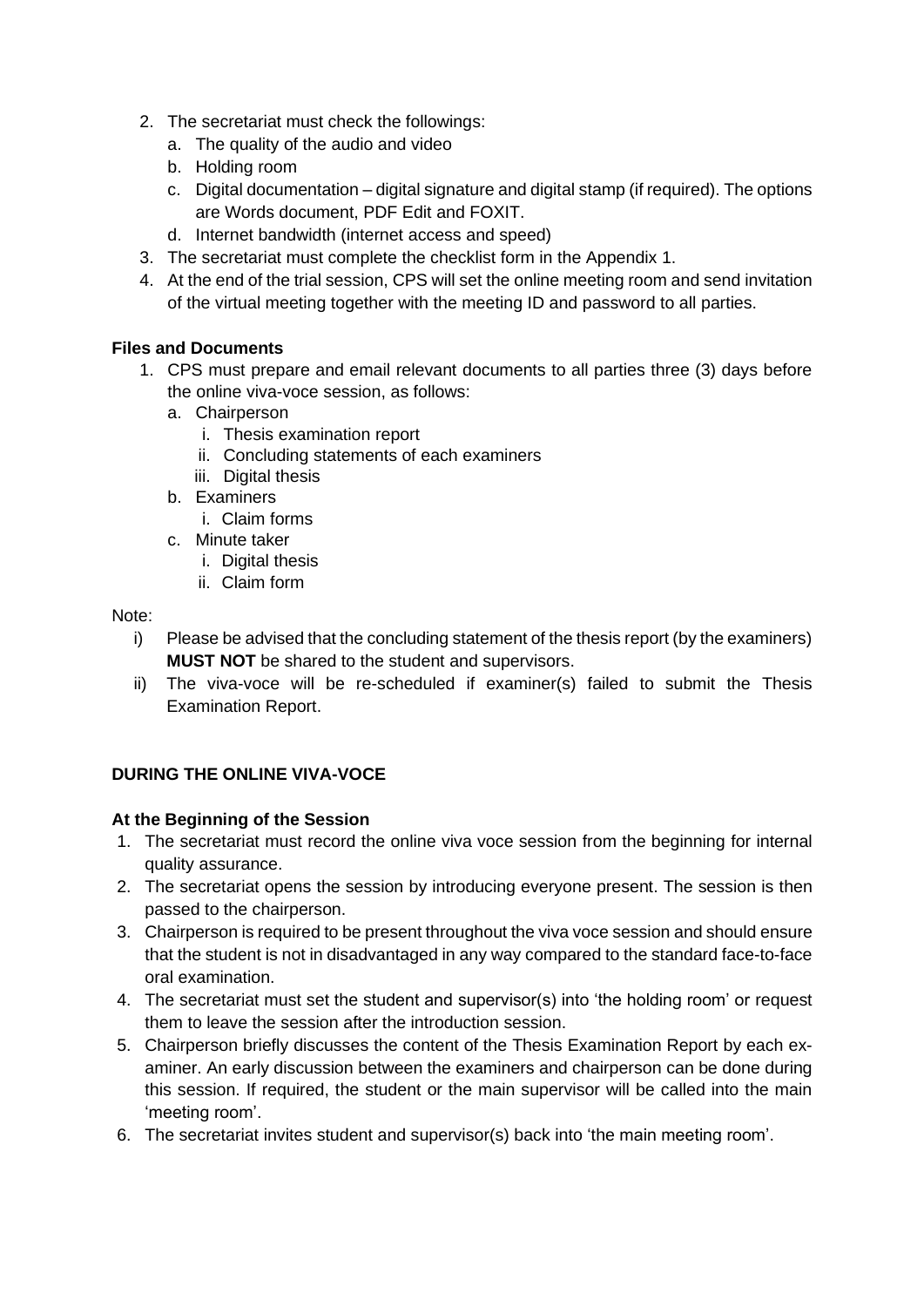- 7. Any materials brought into the viva-voce by the student should be identified at the beginning of the examination and made visible throughout. No other person is permitted to be present with the student during the viva-voce.
- 8. The student is to be given 20 minutes (for Masters) or 25 minutes (for PhD) to perform the presentation by using the sharing screen.
- 9. The minute taker is required to note down the important points of the viva voce session.

### **Question and Answer Session**

- 1. Q&A session is to be conducted after the oral presentation.
- 2. Supervisor(s) must not interrupt or provide any feedback to the questions unless allowed by the chairperson.

### **At the End Of The Session**

- 1. The secretariat must set the student and supervisor(s) into 'the holding room' or request them to leave the meeting during the result moderation session.
- 2. Chairperson and examiners begin to discuss and moderate the result of viva voce.
- 3. The minute taker summarises the session and conclude the result as agreed by the chairperson and the examiners.
- 4. The secretariat invites back the student and the supervisor(s) into the main 'meeting room' after the moderation session.
- 5. Chairperson reads out the viva-voce result to the student and consequently end the viva voce session.
- 6. The chairperson, examiners and supervisor(s) may then leave the meeting.

### Note:

In the event of any technological failures during the viva voce or other concerns regarding the conduct of the viva voce by the online platform, it is the responsibility of the chairperson to suspend the examination and to decide whether (i) it is possible for the examination to continue or (ii) that the viva voce session be rescheduled.

### **POST ONLINE VIVA VOCE**

- 1. Chairperson, minute taker and all examiners must email all relevant documents to the secretariat immediately after the online viva voce session. These documents must be digitally signed.
- 2. CPS emails the letter of the viva-voce result to the student.
- 3. Student makes the thesis correction accordingly within the stipulated duration. Please refer to the Postgraduate by Research: Academic Rules and Regulations.

# **PROFESSOR DR HASLINDA YUSOFF**

Dean

5 April 2020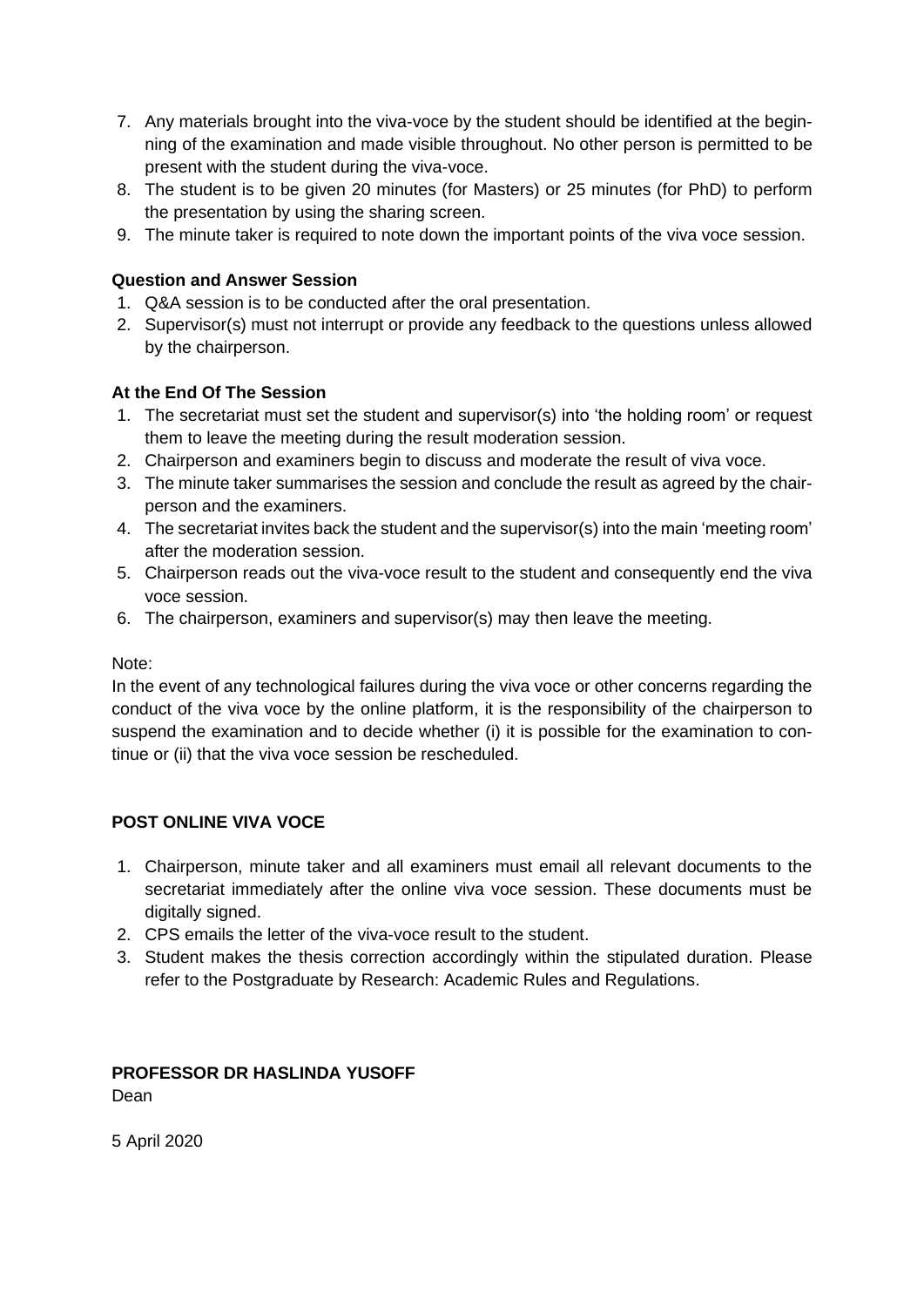## **PROCESS FLOWCHART**

## **Process : ONLINE VIVA-VOCE**

| PIC              | <b>FLOWCHART</b> | <b>PROCESS</b>                                                              | DOCUMENT/<br><b>RECORD</b>                       |
|------------------|------------------|-----------------------------------------------------------------------------|--------------------------------------------------|
|                  |                  | <b>Start</b>                                                                |                                                  |
| <b>STUDENT</b>   |                  | Submit thesis                                                               | <b>Thesis</b>                                    |
| <b>CPS</b>       |                  | Send thesis to examiner and set<br>viva date                                | <b>Thesis</b>                                    |
| <b>CPS</b>       |                  | Set the online viva-voce and get<br>agreement from student and<br>examiners | Email                                            |
| <b>EXAMINERS</b> |                  | Submit thesis report via email                                              | Thesis report<br>Concluding remarks              |
| <b>CPS</b>       |                  | Invite online viva-voce by email                                            | Email                                            |
| <b>DEAN/CPS</b>  |                  | Appoint the chairperson and<br>minute taker                                 | Appointment letter                               |
| <b>CPS</b>       |                  | Set and conduct the online viva-<br>voce trial                              | Email<br>Online platform<br>Checklist Appendix 1 |
| <b>CPS</b>       |                  | Set and conduct the online viva-<br>voce session                            | Email                                            |
|                  |                  | Finish                                                                      |                                                  |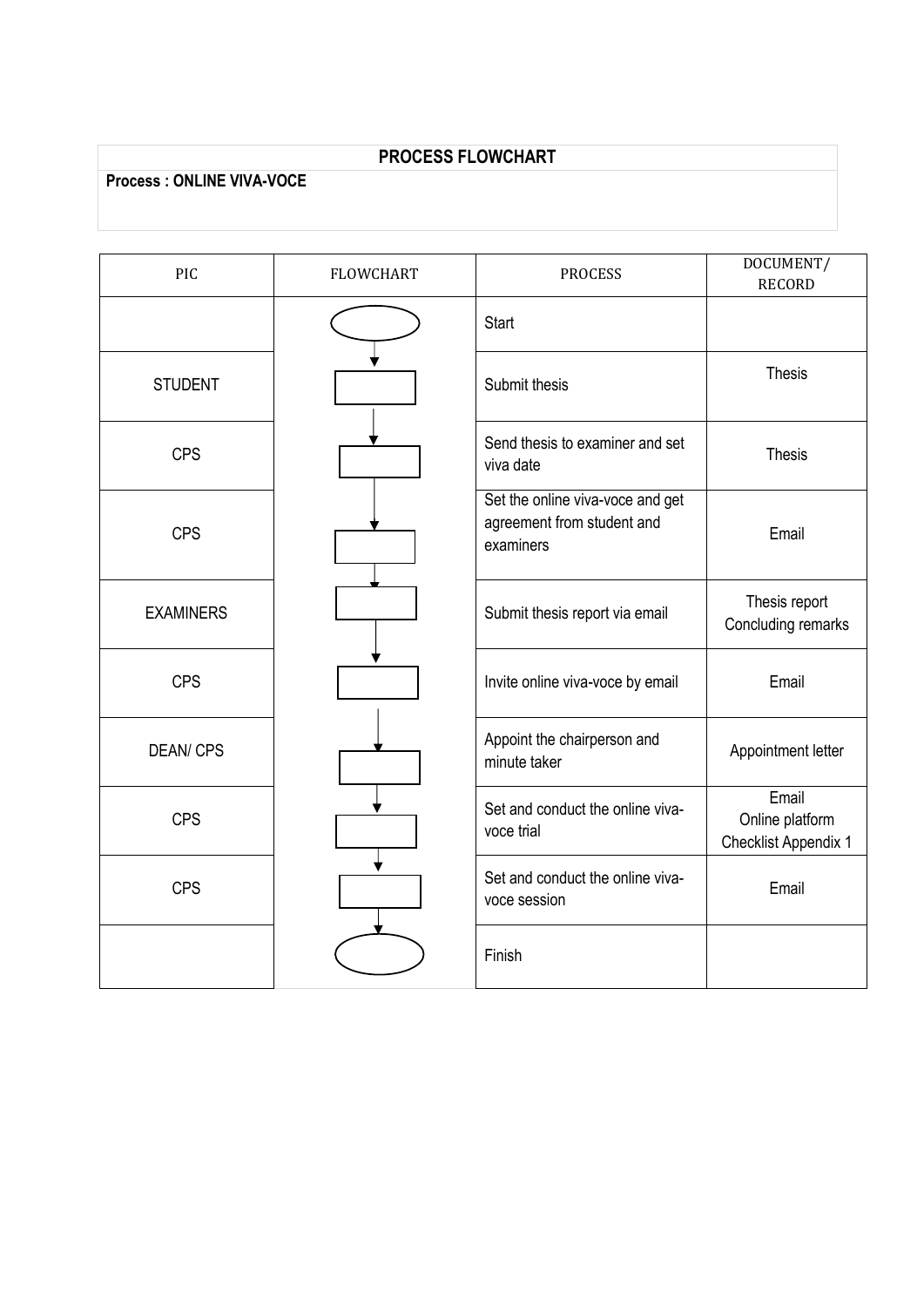# **APPENDIX 1 – ONLINE VIVA-VOCE CHECK LIST**

| <b>Student's Name</b> |  |
|-----------------------|--|
| Student's ID          |  |
| <b>Programme Code</b> |  |

| Date              |  |
|-------------------|--|
| Time              |  |
| Online Platform 1 |  |
| Online Platform 2 |  |

## **ATTENDANCE (/):**

| Student                     |  |
|-----------------------------|--|
| <b>Internal Examiner</b>    |  |
| <b>External Examiner</b>    |  |
| <b>External Examiner II</b> |  |
| (if required)               |  |
| <b>Minute Taker</b>         |  |
| <b>Main Supervisor</b>      |  |
| Co-Supervior I              |  |
| Co-Supervisor II            |  |
| Secretariat I               |  |
| Secretariat II              |  |

### **CHECKLIST**

|                                   | <b>Audio</b> | <b>Video</b> | <b>Holding room</b> | Digital docu-<br>ment | Internet<br>bandwidth |
|-----------------------------------|--------------|--------------|---------------------|-----------------------|-----------------------|
| Student                           |              |              |                     |                       |                       |
| <b>Internal Examiner</b>          |              |              |                     |                       |                       |
| External Examiner (local)         |              |              |                     |                       |                       |
| External Examiner (International) |              |              |                     |                       |                       |
| (If Applicable)                   |              |              |                     |                       |                       |
| Minute Taker                      |              |              |                     |                       |                       |
| Main Supervisor                   |              |              |                     |                       |                       |
| Co-Supervior I                    |              |              |                     |                       |                       |
| Co-Supervisor II                  |              |              |                     |                       |                       |
| Secretariat I                     |              |              |                     |                       |                       |
| Secretariat II                    |              |              |                     |                       |                       |

\*Please indicate Good or Not Good